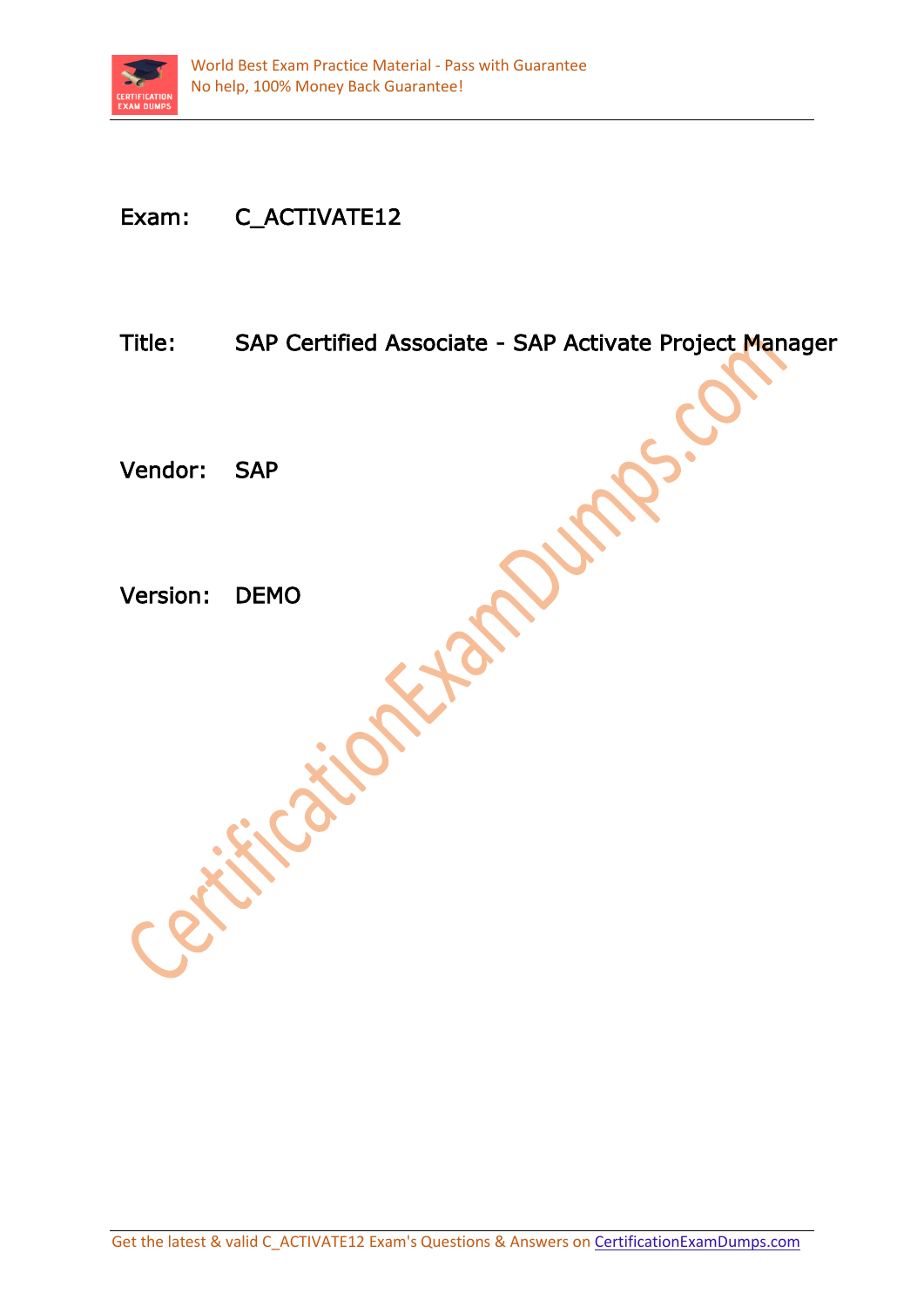

Question 1: How can SRCUM teams be organized?

- A. By project phase
- B. By project governance level
- C. By job title
- D. By work stream
- Answer: D

Question 2: What technique helps agile project teams to prioritize a large, flat backlog?

- A. Retrospective
- B. Fit/Gap Analysis
- C. Planning Poker
- D. User Story Mapping

Answer: D

Question 3: When is provisioning of the production system requested?

- A. Immediately after receive the inactive quality system (Preset phase)
- B. After completing configuration of the business processes in the quality system
- C. After the starter system is decommissioned
- D. Immediately after receiving the active quality system

Answer: D

Question 4: In which of the following project phases is it important to plan and schedule data loads followed by load validation activities?

| A. Prepare | B. Explore |
|------------|------------|
| C. Deploy  | D. Realize |

Answer: D

Question 5: What does SAP define as the three key components of how a data center works? There are 3 correct answers.

A. Backup Retention Procedures

 $\sim$  1

- B. Power Supply
- C. Controlled Access
- D. Certification Standards
- E. Cooling
- Answer: B, C, E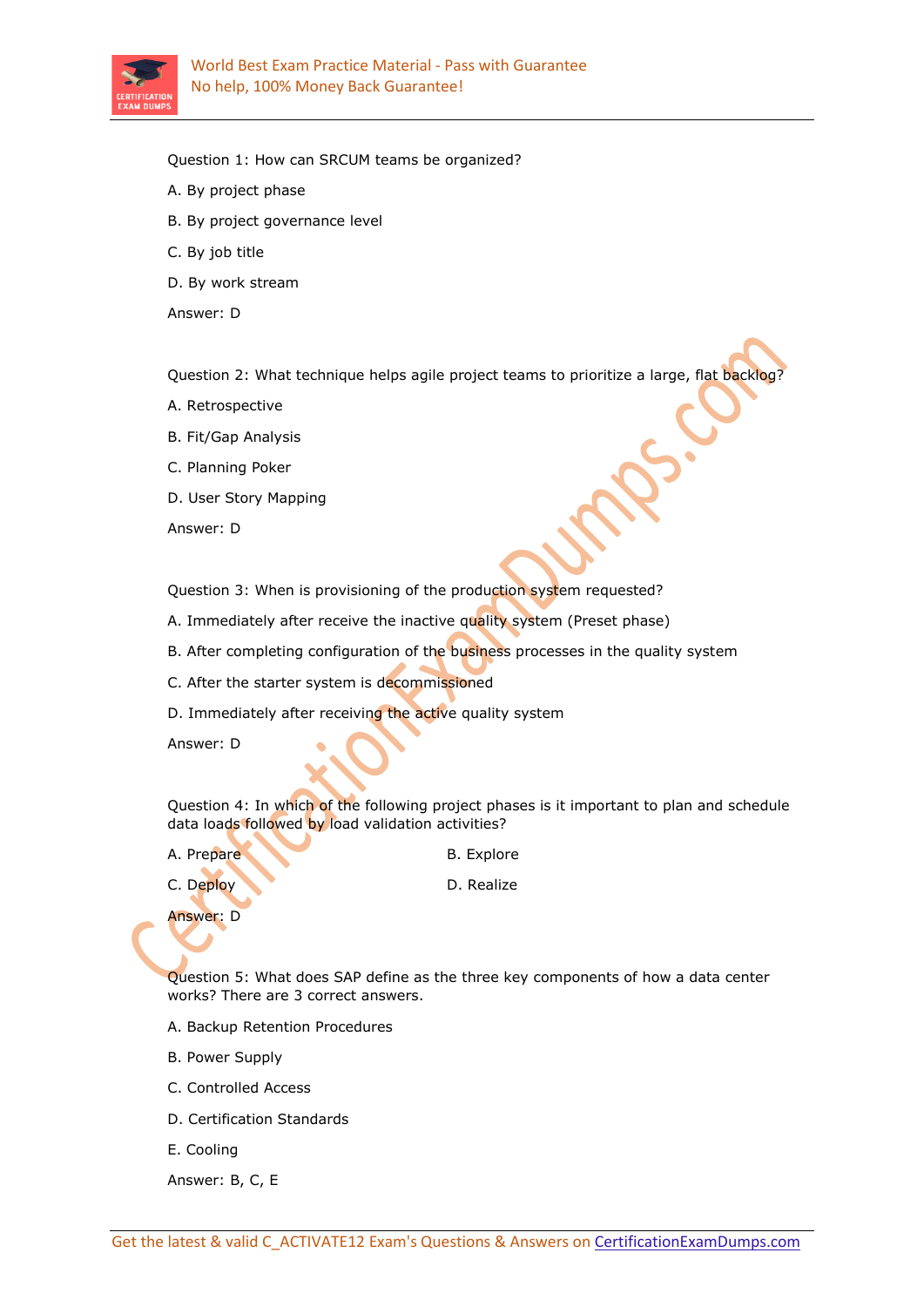

Question 6: What is the best target deployment option of SAP S/4HANA for the "system conversion" transition path?

- A. Hybrid of SAP S/4HANA cloud and SAP S/4HANA
- B. SAP S/4HANA Cloud
- C. SAP C/4HANA
- D. SAP S/4HANA

Answer: C

Question 7: What is the hierarchy level under Phase in the SAP Jam space for SAP Activate on-premise?

- A. Key Deliverable
- B. Scenario
- C. Task
- D. Work Stream
- Answer: A

Question 8: Arrange the following in the correct sequence of steps followed for a Fit to Standard workshop. Please choose the correct answer.

A. Demonstrate Business Scenarios and Concepts, Review Best Practice Process Flow, Identify required configuration, Discuss how the process fit with customer requirements, Enable customer on execution of scenarios, Identify gaps

B. Review Best Practice Process Flow, Demonstrate Business Scenarios and Concepts, Discuss how the process fit with customer requirements, Identify gaps, Identify required configuration, Enable customer on execution of scenarios

C. Review Best Practice Process Flow, Demonstrate Business Scenarios and Concepts, Identify required configuration, Discuss how the process fit with customer requirements, Enable customer on execution of scenarios, Identify gaps

D. Discuss how the process fit with customer requirements, Review Best Practice Process Flow, Demonstrate Business Scenarios and Concepts, Identify required configuration, Enable customer on execution of scenarios, Identify gaps

Answer: B

Question 9: Working in an Agile approach, what should your planning look like at the Beginning of the realize phase?

A. Go-live scope is fixed on the first of January the following year

- B. Project scope and planning are completed and final
- C. User stories are in a ready state for NO more than the first three sprints
- D. Timelines of the sprint may differ due to the workload

Answer: C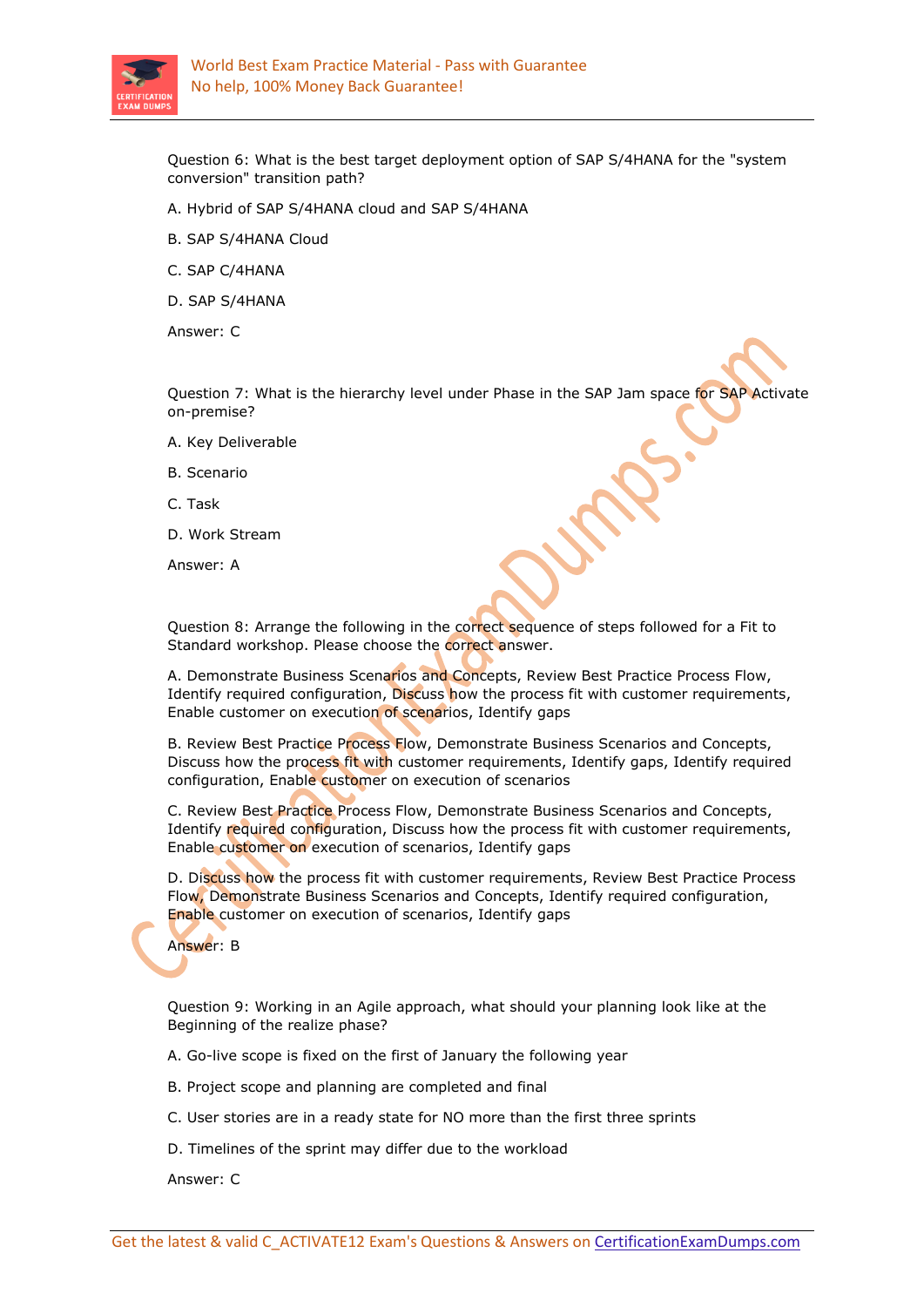

Question 10: Which accelerator can help you document the detailed design of solution extensions?

- A. Product Backlog Template
- B. Sprint Backlog Template
- C. RICEF Specification Template
- D. Change Request Template

Answer: C

Question 11: What does a project jump-start include for a new implementation of SAP S/4HANA onpremise edition?

A. Rapid prototyping B. SAP Best Practices

C. Project team training The D. Full project SCRUM

Answer: B

Question 12: Where can you find the integration content? There are 3 correct answers.

- A. SAP Solution manger
- B. Cloud integration automatic service
- C. SAP Best practices explorer
- D. SAP API business hub
- E. SAP cloud appliance library

Answer: C, D, E

Question 13: What hosts the Test Execution Service that drives automated business process testing in SAP S/4HANA Cloud?

- A. SAP HANA Enterprise Cloud B. SAP Cloud Identity
	-
- C. Manage Your Solution app D. SAP Cloud Platform
	-

Answer: D

Question 14: Which of the following are components of SAP Model company? There are 3 correct answers.

- A. Accelerators
- B. Quality gate checklist
- C. Business-driven configuration questionnaire
- D. Preconfigured solution
- E. Business process content for SAP solution manger

Answer: A, D, E